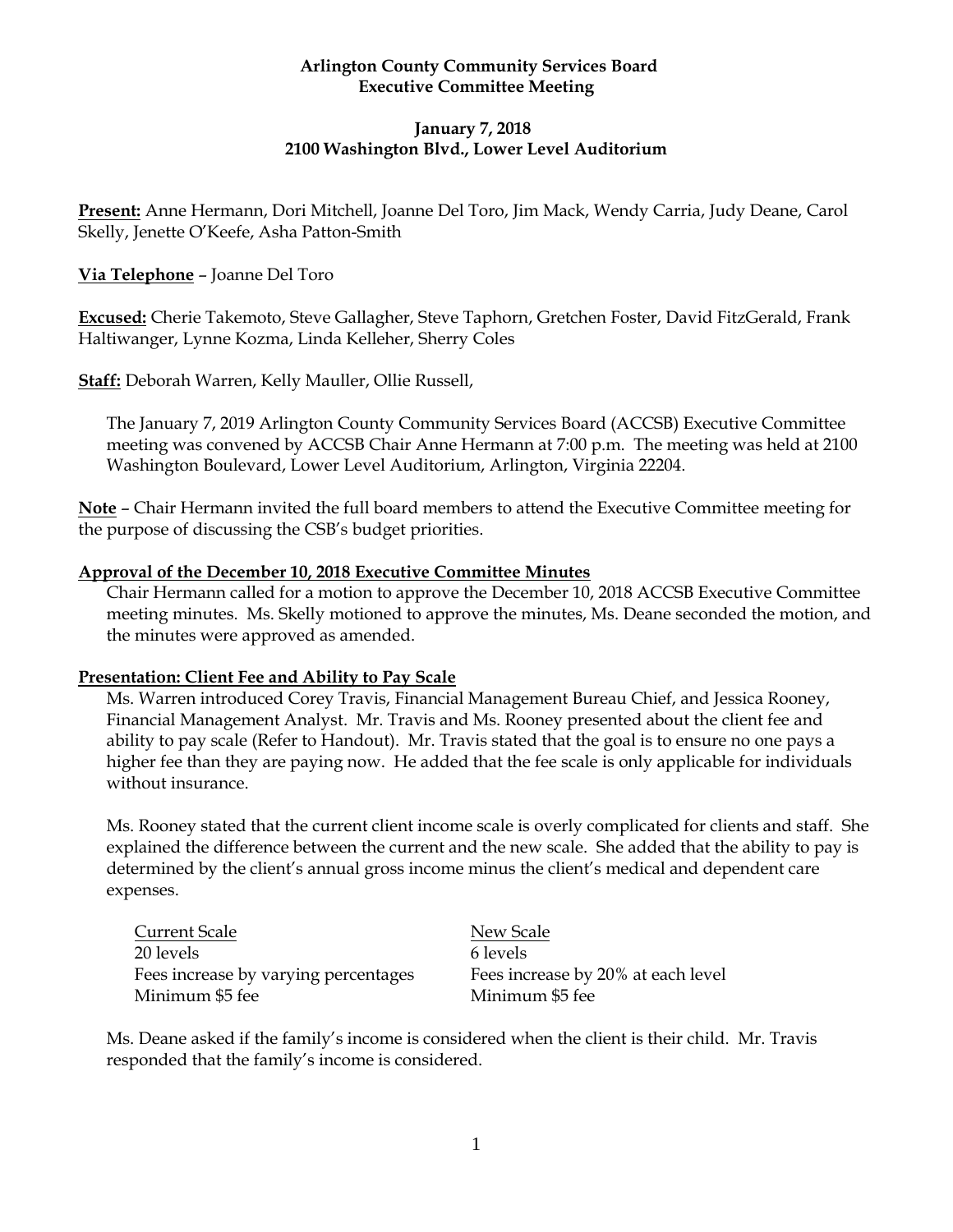Ms. Mitchell asked if the eligible services listed on the fee scale are only for clients not receiving Medicaid. Mr. Travis responded that, if a client has Medicaid, a service would be covered per the fee scale if the service was not covered by one of the managed care providers.

The members discussed the presentation and agreed to ask Mr. Travis and Ms. Rooney to present the client fee scale update to the full board at the February  $20<sup>th</sup>$  meeting. The full board will then vote to approve the changes.

### **CSB FY20 Budget Priorities**

Chair Hermann, CSB Chair, opened a discussion about the CSB FY20 budget priorities (Refer to Handouts). Ms. Warren stated that there will be budget reductions for FY20. She added that the County Manager will announced the proposed budget on February 21<sup>st</sup>.

The CSB draft budget priorities are as follows:

### **Mental Health (MH) Committee**

- 1 FTE Peer Recovery Specialist for the PACT team
- 1 FTE MH Therapist for Forensic Services
- 1 FTE MH Therapist for Emergency Services

### **Substance Use Disorder (SUD) Committee**

- 1 FTE therapist to assist in addressing the increasing number of clients being seen by the Outpatient SUD team.
- 1 FTE therapist to respond to the growing Office Based Opioid Treatment (OBOT) program.
- 1.25 FTE Peer Recovery Specialist to increase outreach and focus on "warm handoff's" from jail and residential treatment programs. - The members agreed not to advocate for this request at this time due to receiving a Care First Grant for a 1.25FTE peer for two years.

### **Developmental Disabilities (DD) Committee**

• Customized employment, especially as a service for the upcoming "graduates." – The members agreed not to advocate for this request at this time.

### **Child and Youth (CY) Committee**

• The Child and Youth Committee does not have a request at this time.

### **Joint Mental Health, Developmental Disabilities and Child and Youth Committees**

- .5 FTE to increase the current psychologist from .5 to 1.0 FTE
- $$60,020$  for a consultant who can provide clinical supervision and coaching for staff working with clients with ASD/MH. The consultant would be expected to coach staff on developing and implementing behavioral plans, in addition to the ongoing clinical support.

Ms. Warren stated that DHS secured funds for the region from the State to invite Dr. Robert Fletcher to Northern Virginia on February 25<sup>th</sup>, 26<sup>th</sup> and 27th to train clinical staff about autism and cooccurring behavioral health issues and how to treat them. The training will be held in Fairfax. She added that enough funding was secured to be able to have Dr. Fletcher train an additional cohort in June of 2019.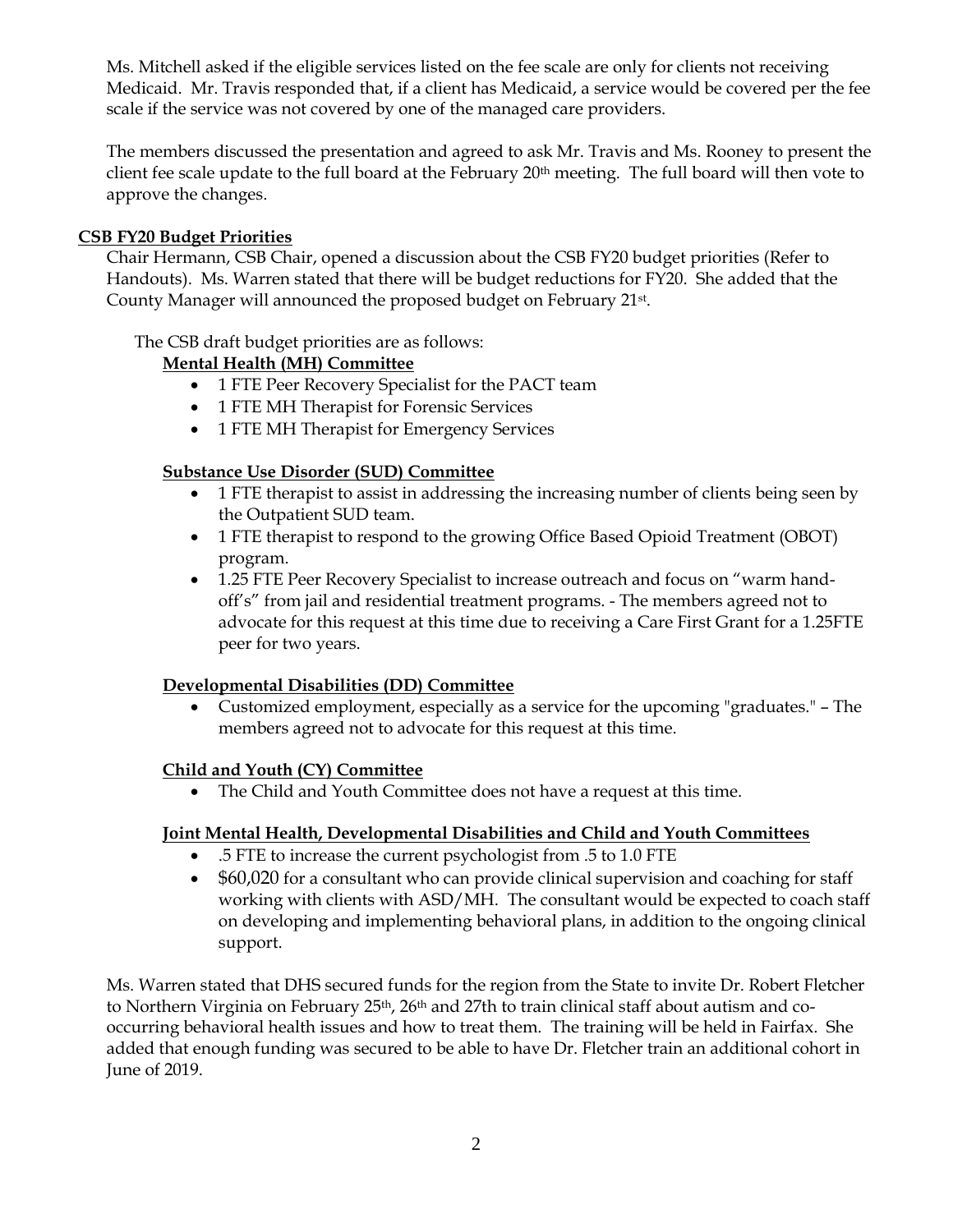Ms. Warren provided an overview of the Alexandria CSB's Macro Allocation Budget Development Guidelines, developed in 2009. The guidelines are as follows:

- Maximize the ratio of services to administrative costs
- Define the mission and values and note that there is an obligation to meet minimum standards of care in any program offered.
- Knowing that programs can not all run at minimum standards, selection from programs should be based on the following points, in order, funding all possible programs to minimum standards before providing additional funds to any particular program:
	- **•** Select programs that meet minimum mandates
	- **EXECUTE:** Select programs that meet acute needs (risks to life, safety or basic physiological function or basic developmental needs are imminent, or failure to provide services will result in imminent emergence of these risks)
	- Select programs that provide or contribute to the most effective services (measurable outcomes)
	- Select programs that maximize efficiency 9unit cost) for the organization
	- Re-engage in defining mission once the limits of available resources are understood

# **Miscellaneous Updates/Information**

 $\checkmark$  Ms. Warren provided a follow up to the Mental Health Group Home Committee's concerns about the Fillmore Street Group Home, resulting from the recent We Care Dinner. It was previously reported that, during the dinner, CRI CEO, Arthur Ginsberg, had expressed a concern about a lack of funding to address improving services and physical improvements to the home. Mr. Ginsberg had also inquired about the RFP that will be sent out to contractors for the group home.

Ms. Warren stated that she made an unannounced visit to tour the home and spoke with staff and residents that were present. She reported that the home was in good condition.

She added that she also met with Mr. Ginsberg and Deanne Mullins about the RFP. She informed Mr. Ginsberg and Ms. Mullins that the RFP has been sent to DHS purchasing.

- $\checkmark$  Chair Hermann reported out about the Public Hearing held on January 3<sup>rd</sup> regarding the Governor's Proposed Amendments to the 2018-2020 Biennial State Budget. Ms. Mauller will email the testimonies to the members.
- $\checkmark$  Chair Hermann reported out about the Arlington Delegate Public Hearing held on January 3rd. Ms. Mauller will email Chair Hermann's testimony to the members.
- $\checkmark$  Ms. Warren provided an update on the regional monthly StepVa Advisory Council (STAC) meeting with Commissioner Melton.
	- o Finalizing the definition of primary care screening and developing outcome measures
	- o Finalizing the definition of outpatient and crisis services
	- o Discussed health opportunity index, health professional shortages survey & formula and a formula for the proportionate of Medicare clients
	- o Arlington will receive \$163,000 from the State in ongoing funds to execute primary care screenings.
	- o Funding will be distributed to all CSBs this month